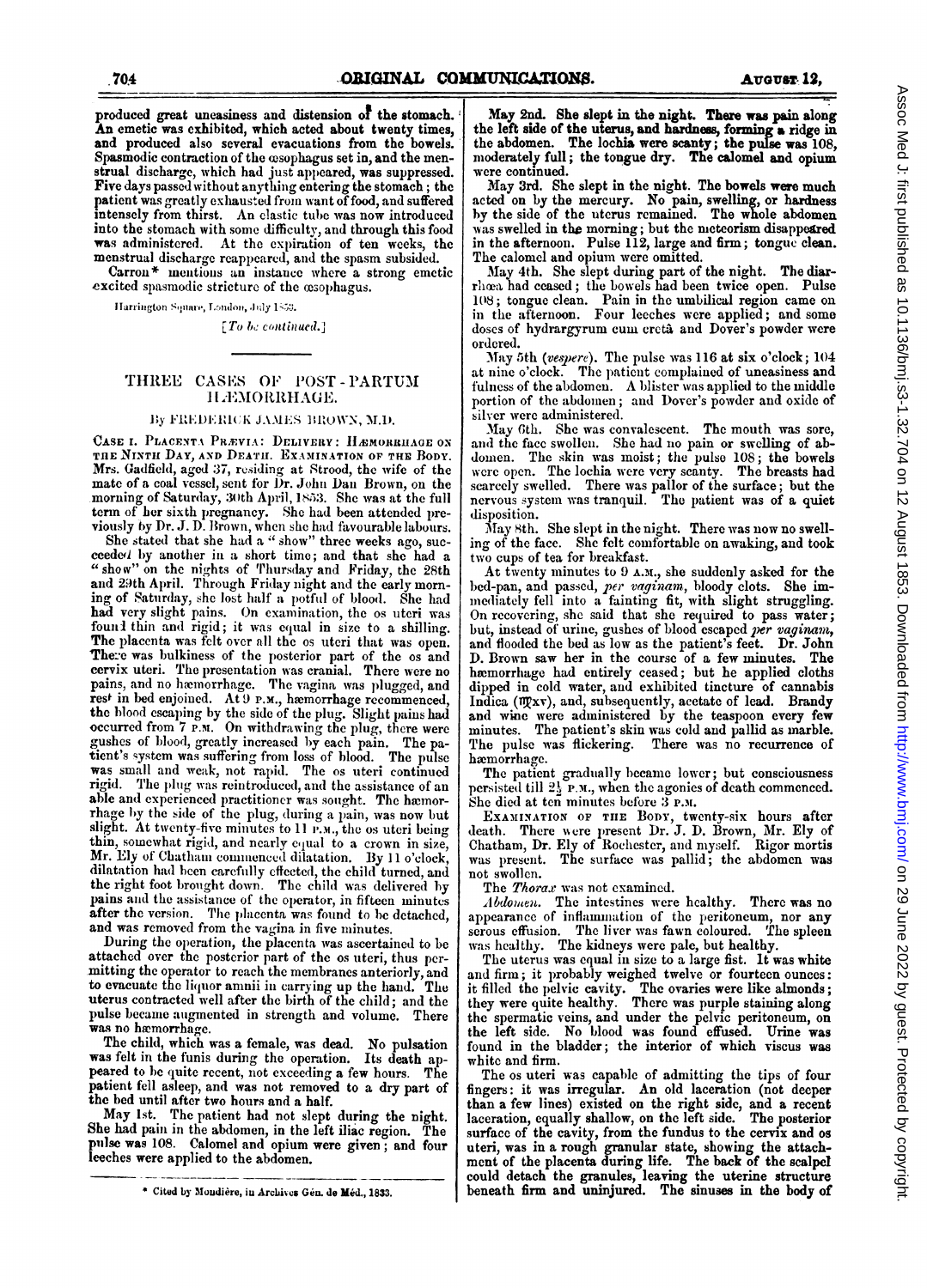the uterus were plugged with firm white fibrin. Those im the canal of the cervix (which part was easily distinguishable from the body) were plugged loosely by clots of moderate tenacity. One vessel, capable of admitting a blowpipe through its whole length, was open, except at its mouth, where there was <sup>a</sup> loose clot. A large artery on the side of the cervix was entire. No ulceration was found. Two oval thin clots, three inches in length, lay in the cavity<br>of the uterus. One was whitened on one surface. The of the uterus. One was whitened on one surface. parietal thickness of the uterus was half an inch at the fundus, seven-eighths of an inch at the angles, and onefourth of an inch at the cervix.

CASE II. HEMORRHAGE AFTER THE BIRTH OF THE CHILD: SECONDARY HEMORRHAGE ON THE THIRTEENTH DAY, AND ON THE TWENTY-FIRST DAY: GASTRO-INTESTINAL DISORDER. Mrs P., aged between 30 and 40, wife of a master tradesman in Rochester, was confined of her ninth child on May 20th, 1852, about  $7\frac{1}{2}$  P.M., under the care of Dr. John D. Brown. The labour lasted eight hours. The child was a female, and alive. There was sharp hwmorrhage immediately after the birth. The placenta was thrown off by the uterus, and was readily removed from the vagina; but the hæmorrhage continued until after the

application of cold water. This patient had suffered during her pregnancy with gastric disorder, and a sensation of coldness in the abdomen; from which symptoms she was not free up to the time of her labour. The sanitary condition of the house was exceedingly bad. There was a water-closet opening into the room on the ground-floor used by the family. It was frequented by several persons, and there was, day and night, an intolerable stench, like that of cabbage-water.

May 22nd. The patient vomited in the night and this morning. There was abdominal tenderness and hiccup. The pulse was 100; the tongue moist; the bowels open; the countenance calm. She was bled to  $\frac{2}{3}x$ ; and six or eight leeches were ordered to be applied to tie abdomen. Calomel and morphia were prescribed.

May 23rd. There was retching. The bowels had been open six times. Pain was present in the umbilical and the left iliac regions, and in the back. The lochia were moderate. The breasts were full of milk. The urine was removed by the catheter, on account of inability to void it. The pulse was 108-116; the tongue moist. Venesection to gxx was performed. Very little relief was afforded by the bleeding, but all the pain was removed by a turpentine epithem. Calomel and opium, and prussic acid, were given.

May 24th. <sup>I</sup>'ain was felt in the lumbar regions, and there was frequent vomiting. The patient was bled to 3xvj. The blood clot was flat and red.<br>Vespere. There was sweat.

There was sweating. The pulse was 120, there was frequent retching. Twelve leeches small; and there was frequent retching. were applied over the sacrum, a blister to the epigastrium, and blue ointment to the abdomen.

May 25th. She was better; had no pain or vomiting. There was occasional hiccup. The pulse was 120, good; the tongue clean.

May 27th. She was doing well, excepting griping from the mercury.<br>May 28th.

There was some mercurial purging. Logwood and laudanum were prescribed.

June 1st. Pain was present in the back yesterday and to-day; and she had frequent desire to go to stool. A turpeniine epithem was applied. Morphia was prescribed; and she was ordered to continue the logwood and laudanum. She became free from pain in the afternoon.

6 P.M. Violent hemorrhage occurred per vaginam. The patient was lying in bed,and had not been sitting up; but she had had a copious motion just previously to the hæmorrhage. Cold water was applied, and the tincture of cannabis Indica given in five minim doses. The haemorrhage was free till nine <sup>o</sup>'clock, and entirely subsided by ten P.M. The patient did not seem much affected. The surface was rather cold, and the pulse was weak.

June 2nd. She felt better than previously. The pulse had lost the sharpness and frequency which it formerly

had. There being mercurial purging, an opiate enema was ordered.

June 4th. She was better.

June 9th. She had burning pains in the lower part of the spine yesterday.  $9\frac{1}{2}$  A.M. Sudden hæmorrhage per the spine yesterday.  $9\frac{1}{2}$  A.M. Sudden hæmorrhage per vaginam took place. The hæmorrhage was smart but not The hæmorrhage was smart but not severe; cold water was applied; and acetate of lead and cannabis Indica given. She had a few bloody stools, with

griping.<br>Vespere. She was comfortable; had no pain; had rctched twice. 10 P.M. She was rather faint. A little before midnight, she was seized with fluttering of the heart, flatulence, burning in the sacral region, and coldness of the skin. The pulse was quick and feeble; the tongue anemic. A venous imurmuur was heard in the neck. A blister was applied over the caecum. Wine was given; and two grains of oxyde of silver every four hours, and seven grains of citrate of quinine and iron every two hours.

June 11th. 4 A.M. The skin was warm and perspiring. She had had six motions, but without blood.

Noon. An opiate enema was ordered.<br>Vespere. The pulse was 108, febrile;

The pulse was 108, febrile; the tongue clean and moist. No pain or purging had occurred since noon.<br>June 12th. She did not sleep in the night. The pulse

June 12th. She did not sleep in the night. The pulse was quiet. The bowels had been open four times. Some fluttering of the heart was present. The enemata were continued.

June 13th. Sacral burning- had been felt for the last three or four days.

June 14th. Tenesmus was present; and she had three or four motions, without blood.

June 18th. She was doing well. She convalesced very slowly after this date.

July 13th. Vomiting occurred; the bowels were not

open. A purgative enema was administered.<br>July 14th. Vomiting had occurred all nigl Vomiting had occurred all night. There was no pyrexia. Purgatives proved inefficacious, until after leeches were applied to the abdomen, and calomel and morphia exhibited. The bowels were well relieved the next day.

July 22nd. Colic was present, without vomiting; it was relieved by a mixture of Dover's powder, rhubarb, scammony, and hartshorn, followed by castor oil.

August 4th. She was much improved in health; and had colour in the cheeks.

August 5th. She had a spasmodic attack, with vomiting. This patient recovered without any more untoward circumstances, but she did not regain her health until she availed herself of change of air.

CASE III. SECONDARY HÆMORRHAGE ON THE EIGHTH DAY. Mrs. C., aged 27, residing in Chatham, the wife of a young man employed in the dockyard, was confined of her first child (a puny male infant) on May 19th, 1852. The labour lasted nine and a half hours. This patient was of a spare habit, subject to hysterical sensations, and a frequent sufferer from headache. The latter was the result of a diseased state of the antrum maxillare on one side, succeed-

ing to the CxtraCtion of a tooth. Mrs. C. convalesced without a had symptom till May 26th. She had what she considered her usual headache all the day. In the afternoon, whilst standing and about to return to her bed, (which she had not left many minutes,) a sudden flow of blood, *per vaginam*, occurred. The hæmorrhage ceased spontaneously in a few minutes. The loss was not clearly ascertained; but it would appear that it exceeded a pint.

She did not suffer any bad effects from the hæmorrhage; but she was not discharged till August, on account of sup-<br>puration in both breasts. Each breast constituted an Each breast constituted an enormous abscess.

REMARKS. Of the three cases related, two occurred in houses with very defective sanitary arrangements. Mrs. Gadfield's house was built on the edge of a stagnant ditch, from which an offensive odour was commonly perceived; and the stench in Mrs. P.'s house from a water-closet was, as before mentioned, intolerable. An attempt was made to